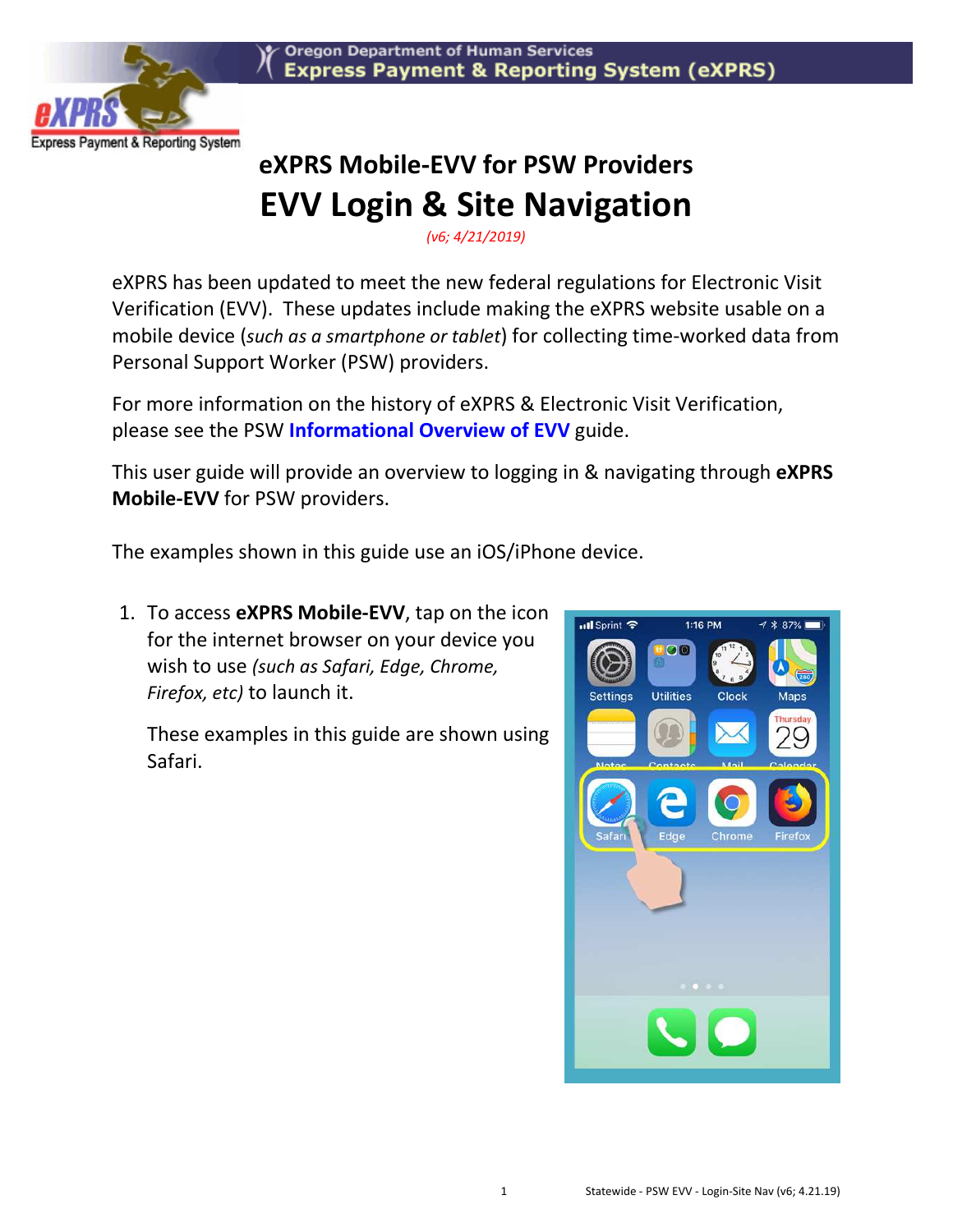2. In the browser app you have opened, enter the website address for the eXPRS Payment System in the web address search window.

eXPRS Website Address: https://apps.state.or.us/exprsWeb/

You may want to Bookmark or save this website address in your Favorites for easier access next time you wish to login in.

**→ REMEMBER!!** – eXPRS Mobile-EVV *is not an app* that you download to your device. It is just the regular eXPRS website that has been updated to use on your mobile device.

3. You're now at the **eXPRS Mobile-EVV** login page.

First, we'll look at the links on the **Login** page that can be used to access more information.



| ull Verizon 후                              | 10:54 AM                                              | 88% |  |  |  |
|--------------------------------------------|-------------------------------------------------------|-----|--|--|--|
|                                            | A https://apps.state.or.us/exprsWeb/ C                |     |  |  |  |
| <b>Oregon Department of Human Services</b> | <b>Express Payment &amp; Reporting System (eXPRS)</b> |     |  |  |  |
|                                            | Login                                                 |     |  |  |  |
|                                            | <b>Login Name:</b>                                    |     |  |  |  |
| Password:                                  |                                                       |     |  |  |  |
|                                            | Submit                                                |     |  |  |  |
|                                            | Forgot your password?                                 |     |  |  |  |
|                                            | eXPRS User Help Guides                                |     |  |  |  |
|                                            | <b>Contact Us</b>                                     |     |  |  |  |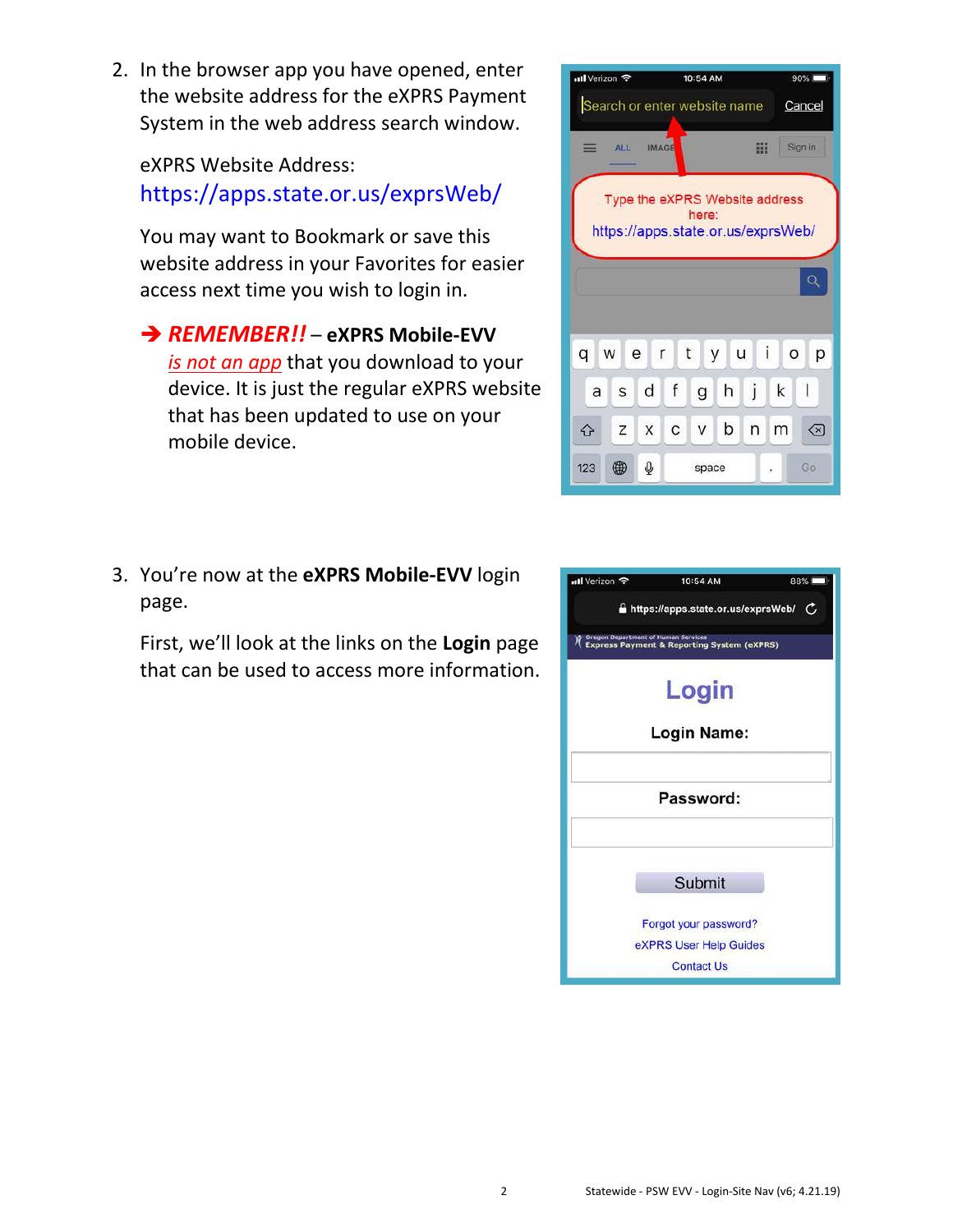3 Statewide - PSW EVV - Login-Site Nav (v6; 4.21.19)

4. The first link we'll review is the Forgot your password? link.

If you tap this link, you'll go to a page where you can reset your password, if needed.

**REMEMBER:** Since you are using the same **Login Name** & **Password** here as you use on the regular eXPRS website, *any changes made here will reset your password for using eXPRS on a computer as well!*

Depending on the screen size of your device, you may need to swipe up on the page to view more information that may be hidden at the bottom.



10:54 AM

88%

nil Verizon <mark>수</mark>

| <b>AXPR</b><br>Express Payment & Reporting System<br><b>Oregon Department of Human Services</b><br><b>Express Payment &amp; Reporting System (eXPRS)</b>                                                                                                            |
|---------------------------------------------------------------------------------------------------------------------------------------------------------------------------------------------------------------------------------------------------------------------|
| <b>Reset Password</b><br>This action will set a temporary password for your eXPRS<br>user account and email the information to you using the<br>email address you provided for your user account. This<br>if will be sent from info overaftels or us. If you do not |
| Click Submit once your login name and Identity \ rification<br>Answer have been entered.<br><b>Login Name:</b>                                                                                                                                                      |
| <b>Identity Verification Question:</b><br>Find<br><b>Identity Verification Answer:</b>                                                                                                                                                                              |
| Submit<br>Cancel                                                                                                                                                                                                                                                    |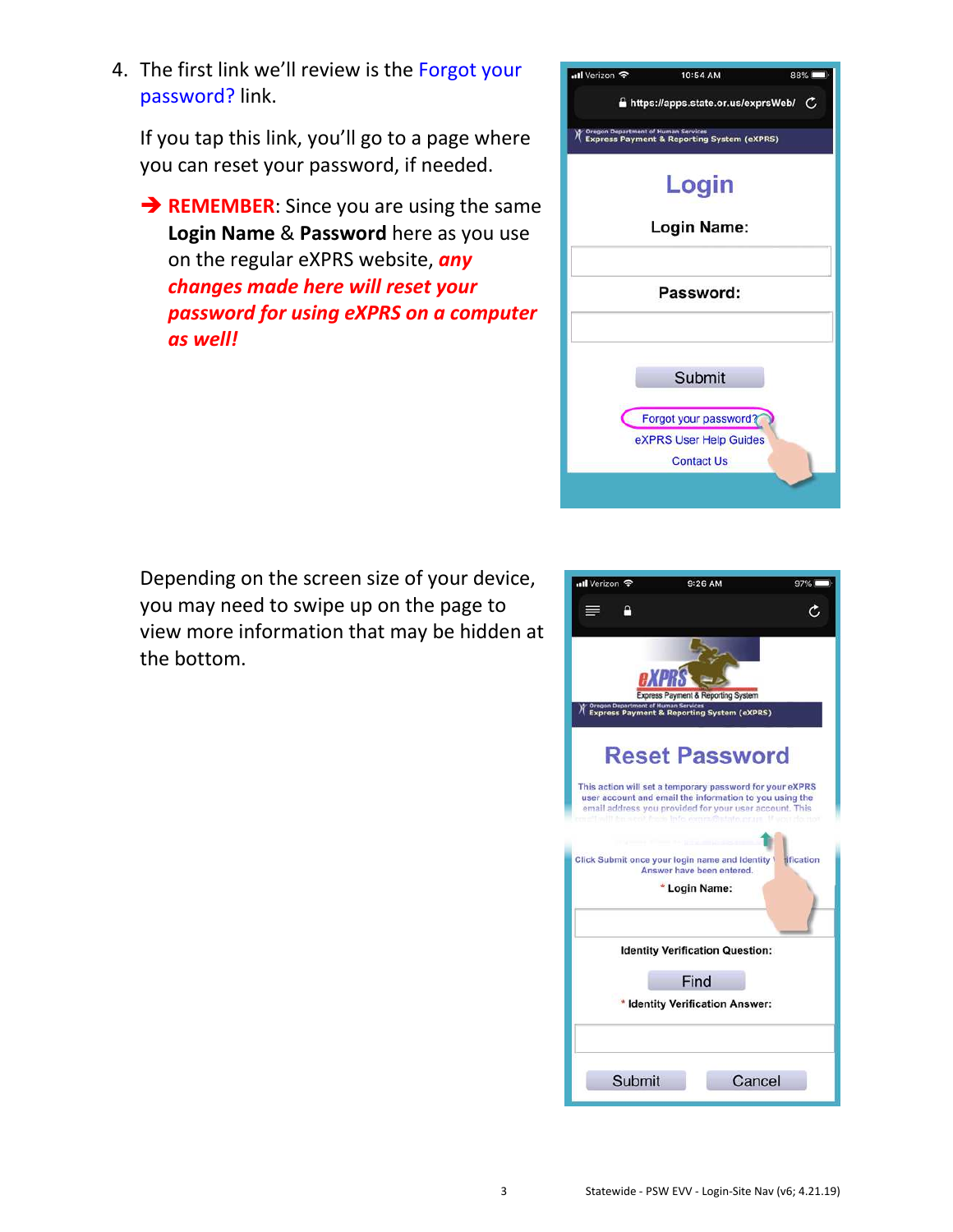5. The second link on the login page is the eXPRS User Help Guides link.



This link will take you to the **eXPRS Help Menu** index, where you can access the eXPRS user guides, when needed.

Again, *swipe up* on the screen up to view additional information that may be hidden on the bottom.

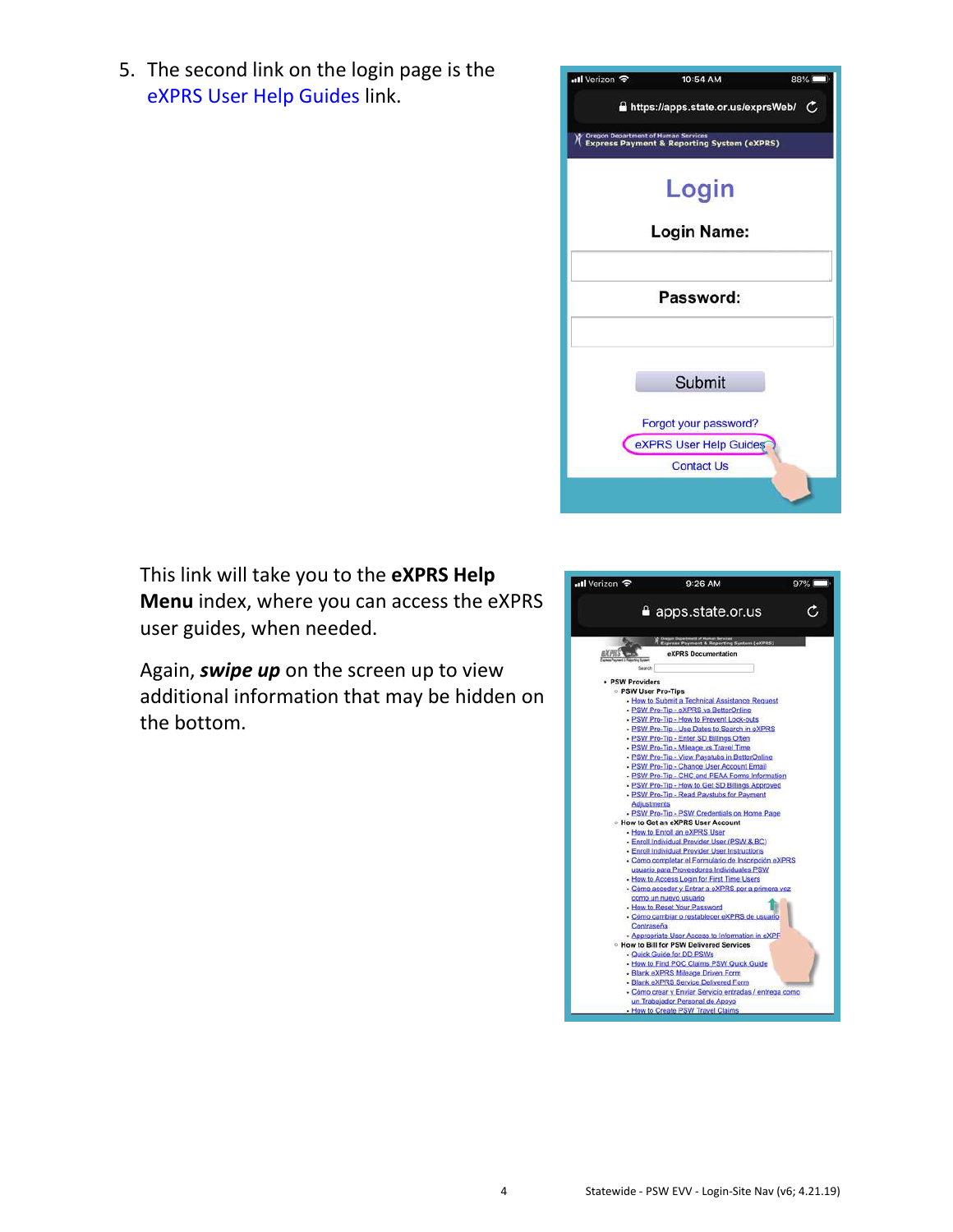6. The third link on the login page is the Contact Us link.



Tap on this link to go to the **Contact Us** page on the **eXPRS Desktop** website.

Again, depending on the screen size of your device, you may need to *swipe to the left* to view more information that may be hidden on the right.

*Tap on the link* shown to expand & view contact information for PSWs if they have questions about working as a PSW.

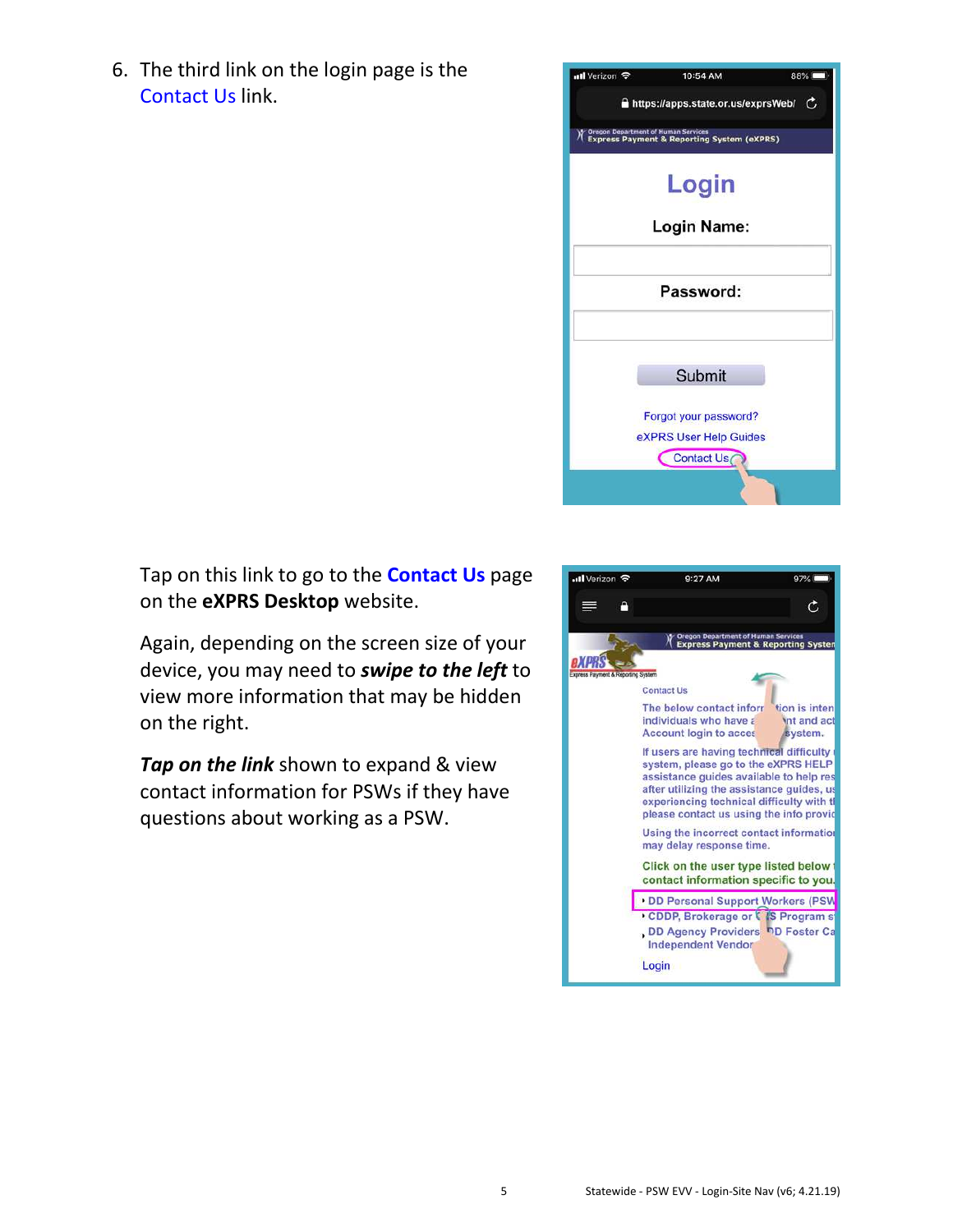7. Back on the **eXPRS Mobile-EVV** login screen, we'll now login.

The login page will look a bit different than the regular eXPRS website, but *you will use the same Login Name & Password* you have been assigned for the regular eXPRS website.

Tap **SUBMIT** to login.



8. Each time you login to **eXPRS Mobile-EVV** you will see important messages.

Information in this page includes notification of:

- expiration date of your PSW credentials *(example A)*,
- expiration of one or more of your SPA authorizations *(example B)*
- other important **Things to Know**.

When these messages appear, you will have to tap the blue **Acknowledge** button to continue.

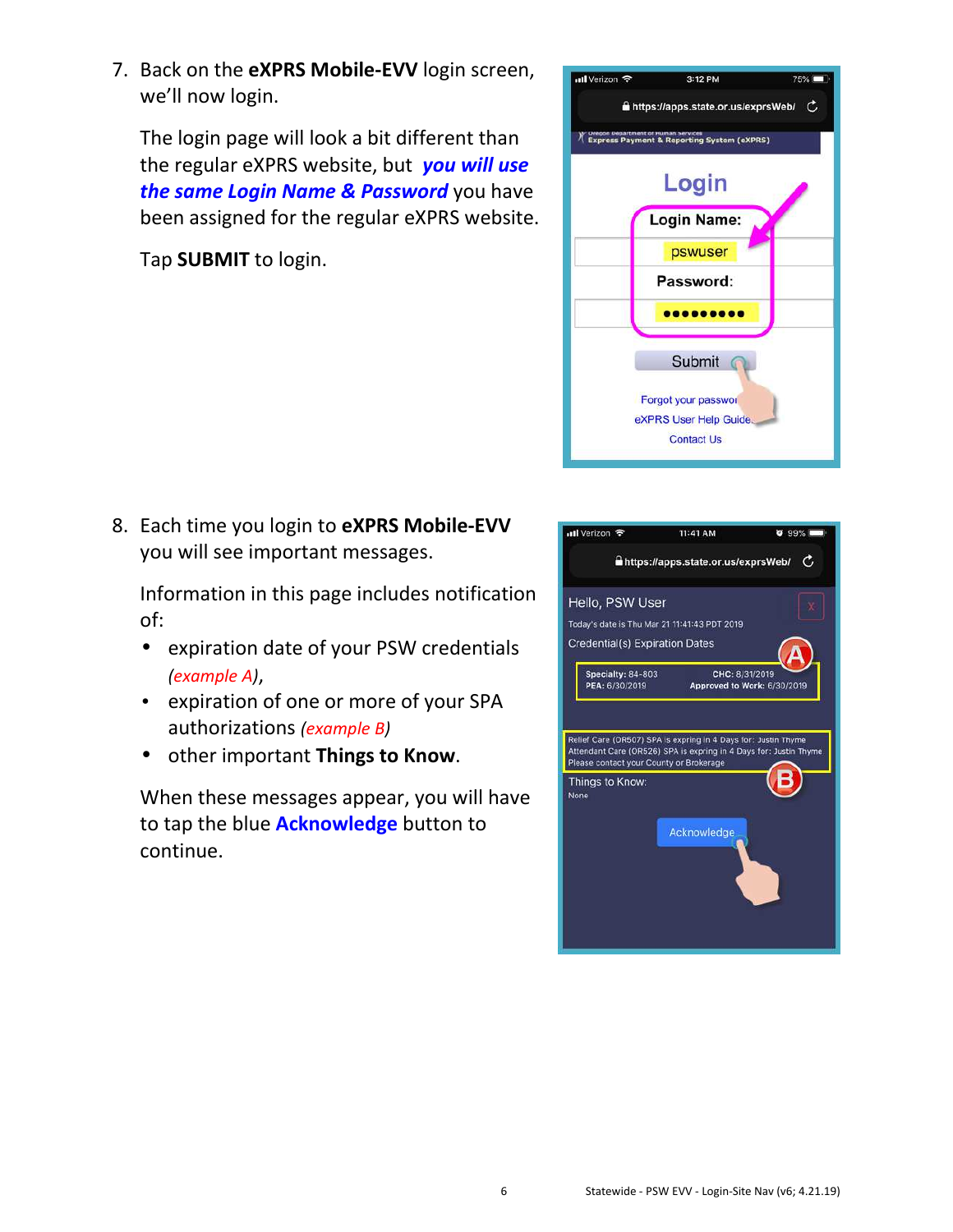9. Now that you are logged in, you will see the "*Select the Service …*" screen.

On almost all the screens in **eXPRS Mobile-EVV**, there is a small 3-lined **Menu Icon** at the top right corner of the screen *(shown here, circled in pink)*.

Tap on this **Menu Icon** to open the menu.



- 10. When open, the Menu will give you several options. Simply tap on the item you wish to view.
	- The first menu option is the **eXPRS Help Guides** which will take you to the eXPRS Help Menu index page, same as from the link on the login screen.

| ntl Verizon 후                         | 11:09 AM                                                             | 86% |
|---------------------------------------|----------------------------------------------------------------------|-----|
|                                       | https://apps.state.or.us/exprsWeb/                                   | C   |
| eXPRS                                 |                                                                      |     |
| eXPRS Help Guides                     |                                                                      |     |
| Contact Us<br>eXPRS Desktop<br>Logout |                                                                      |     |
|                                       | Select the service you are about to<br>begin:<br>Relief Care (OR507) |     |
|                                       | Attendant Care (OR526)<br>Don't see your service?<br>Continue >      |     |
|                                       |                                                                      |     |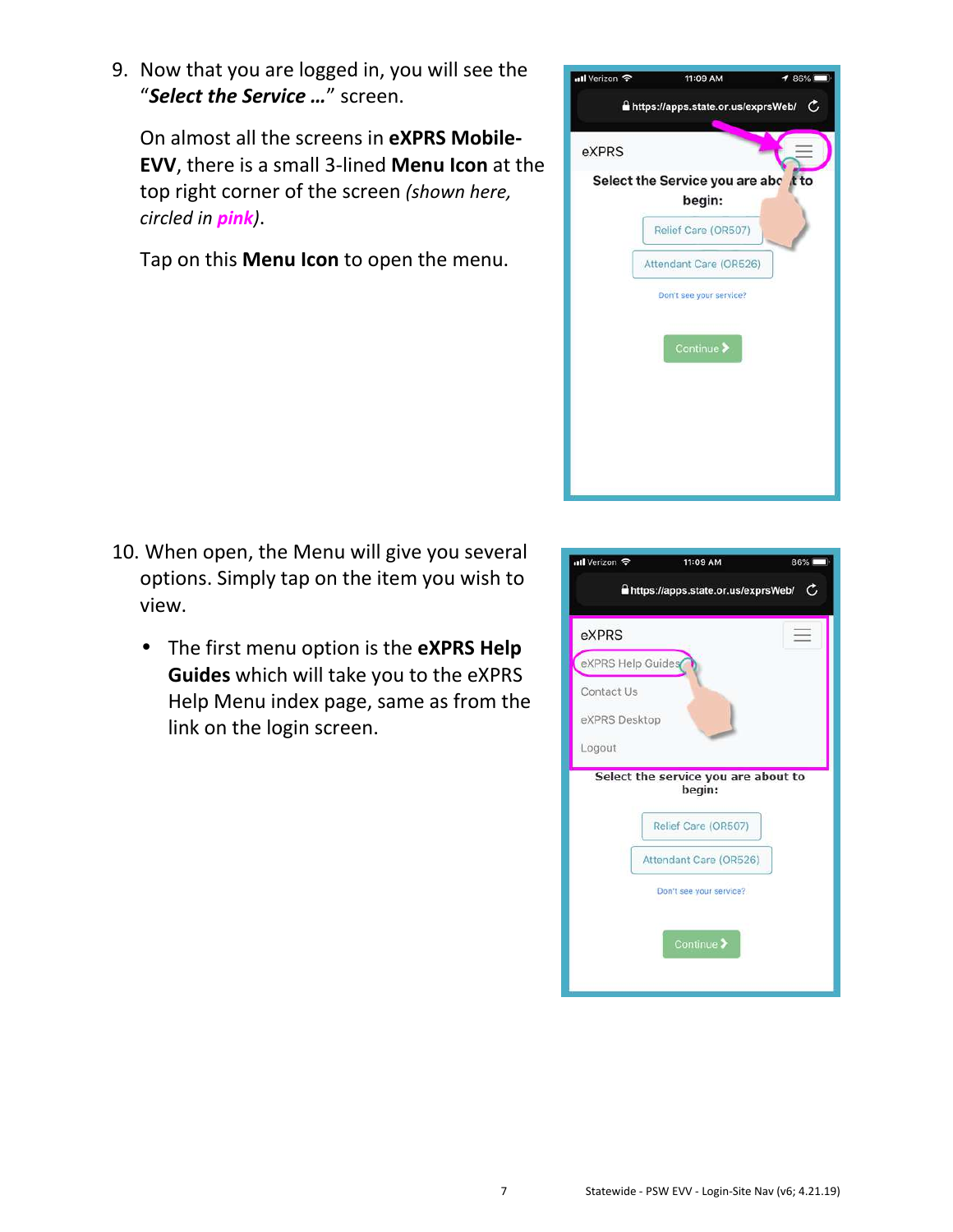• The second menu option will take you to the eXPRS **Contact Us** information, same as from the link on the login screen.



• The third option will allow the user to exit the **eXPRS Mobile-EVV** version & go to the regular **eXPRS Desktop** website, like used on a computer.

| ull Verizon 후                           | 11:09 AM                                        | 86% |  |  |
|-----------------------------------------|-------------------------------------------------|-----|--|--|
| https://apps.state.or.us/exprsWeb/<br>G |                                                 |     |  |  |
| eXPRS                                   |                                                 |     |  |  |
| eXPRS Help Guides                       |                                                 |     |  |  |
| Contact Us                              |                                                 |     |  |  |
| eXPRS Desktop                           |                                                 |     |  |  |
| Logout                                  |                                                 |     |  |  |
|                                         | Select the set<br>ou are about to<br>$b =$ qin: |     |  |  |
|                                         | Relief Care (OR507)                             |     |  |  |
| Attendant Care (OR526)                  |                                                 |     |  |  |
| Don't see your service?                 |                                                 |     |  |  |
|                                         | Continue >                                      |     |  |  |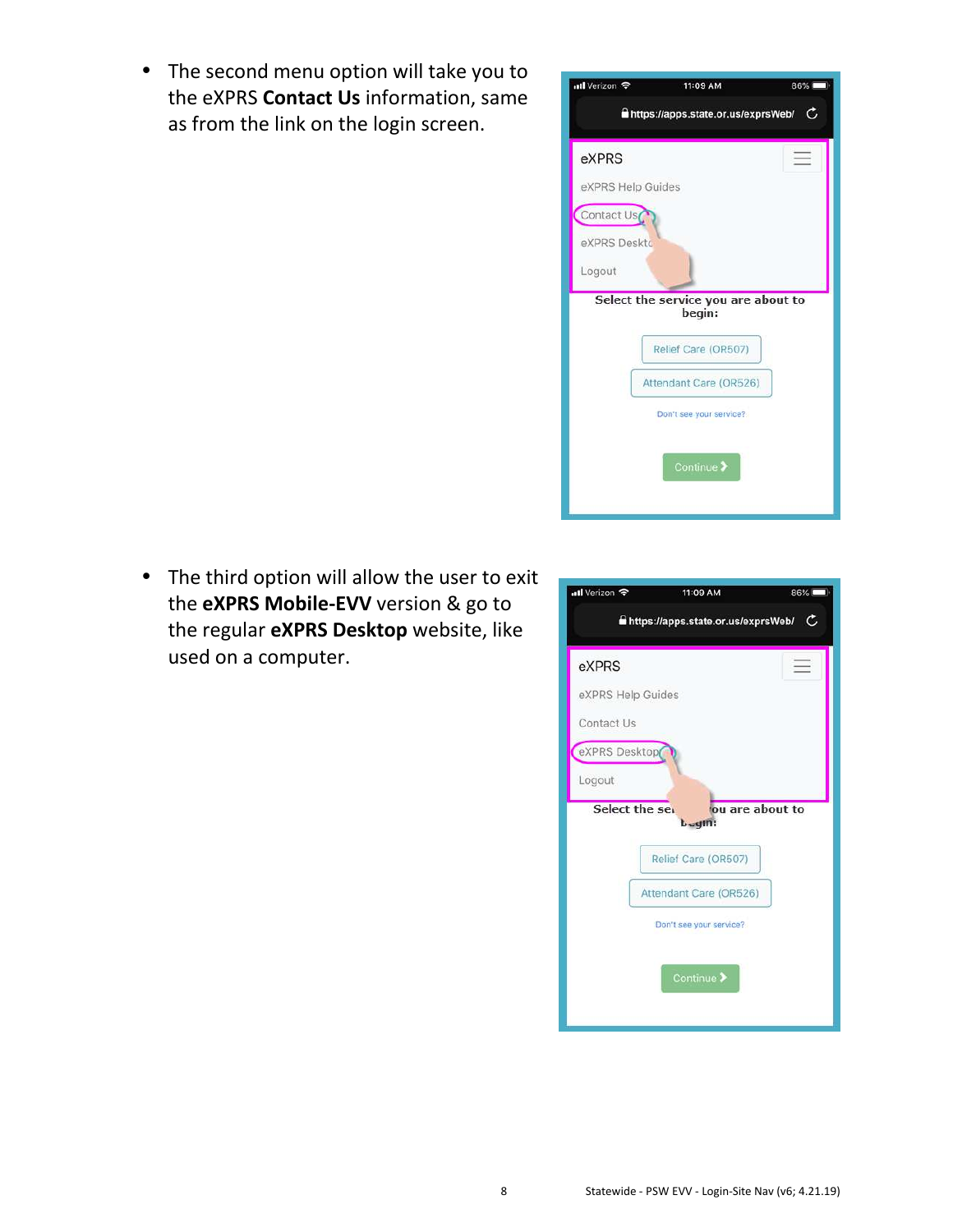• If you go to the **eXPRS Desktop** view on your mobile device, you can return to the **eXPRS Mobile-EVV** view by tapping on the **Go to EVV** menu option.



• The fourth link will log you out of **eXPRS Mobile-EVV**.

| nil Verizon 후                           | 11:09 AM                           | 86% |  |  |
|-----------------------------------------|------------------------------------|-----|--|--|
| https://apps.state.or.us/exprsWeb/<br>C |                                    |     |  |  |
| eXPRS                                   |                                    |     |  |  |
| eXPRS Help Guides                       |                                    |     |  |  |
| Contact Us                              |                                    |     |  |  |
| eXPRS Desktop                           |                                    |     |  |  |
| Logout                                  |                                    |     |  |  |
| <b>Select</b>                           | service you are about to<br>begin: |     |  |  |
|                                         | Relief Care (OR507)                |     |  |  |
|                                         | Attendant Care (OR526)             |     |  |  |
|                                         | Don't see your service?            |     |  |  |
|                                         |                                    |     |  |  |
|                                         | Continue >                         |     |  |  |
|                                         |                                    |     |  |  |